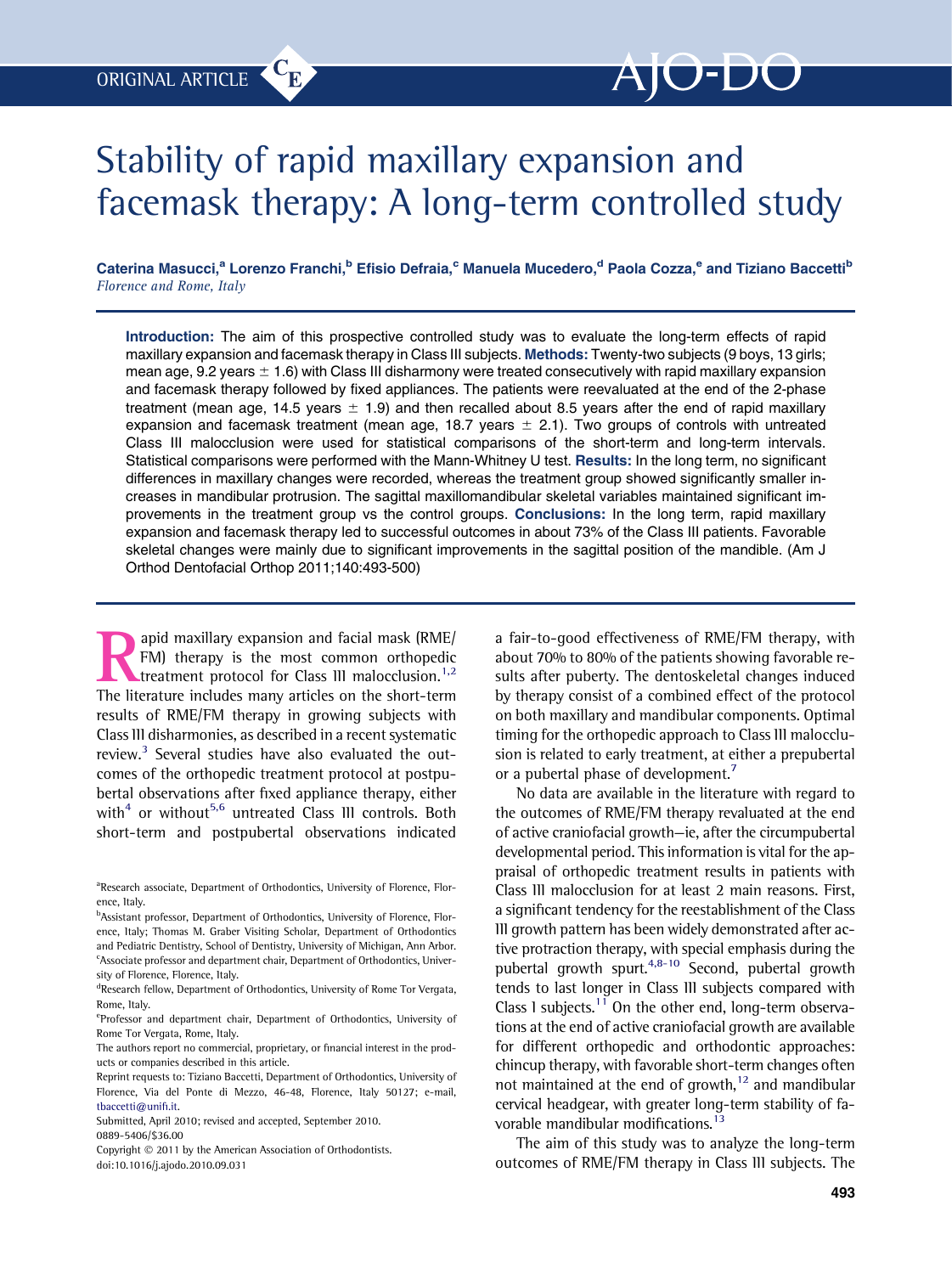study included Class III subjects treated consecutively with the orthopedic protocol in a prospective design and subjects with untreated Class III malocclusions as controls.

## MATERIAL AND METHODS

A sample of 30 subjects with Class III dentoskeletal disharmony were treated consecutively with RME/FM therapy followed by comprehensive preadjusted edgewise therapy at the Departments of Orthodontics of the University of Florence and the University of Rome Tor Vergata. All patients had the following dentoskeletal features before therapy (T1) when the pretreatment lateral cephalogram was taken: European ancestry (white), anterior crossbite or edge-to-edge incisor relationship, Class III molar relationship, Wits appraisal of  $-2.0$  mm or less, no discrepancy between centric occlusion and centric relation (indicating pseudo-Class III malocclu-sion), and prepubertal skeletal maturation (CS 1-CS 3).<sup>[14](#page-7-0)</sup>

The patients were reevaluated with a lateral cephalogram at the end of the 2-phase treatment (T2) and then recalled at an average of 4 years after T2 (T3, about 8.5 years from the end of RME/FM treatment). Eight of the 30 initial subjects could not be located at T3 or did not agree to be reevaluated radiographically in the long term. Therefore, a lateral cephalogram at T3 was taken in the 22 subjects (9 male, 13 female) who represented the final sample of the study. The T3 cephalograms were taken at least 2 years after the attainment of stage 6 in cervical vertebral maturation (completion of circumpubertal active craniofacial growth) for all treated subjects.

Two samples of controls with untreated Class III malocclusions were used for statistical comparisons of the short-term (T1-T2) and long-term (T1-T3) observation intervals. All subjects in the control groups had been followed longitudinally at the Department of Orthodontics of the University of Florence, and they matched the treated group according to ancestry, dentoskeletal Class III characteristics, age, skeletal maturation at all observation periods, duration of observation intervals, and sex distribution.

The 3 components of the RME/FM therapy used in this study were a maxillary expansion appliance, a face-mask, and heavy elastics.<sup>[1,15](#page-6-0)</sup> Treatment began with the placement of a bonded or banded maxillary expander to which were attached vestibular hooks extending in a superior and anterior direction. The patients were instructed to activate the expander once or twice a day until the desired transverse width was achieved.

The patients were given facemasks with pads fitted to the chin and forehead for support either during or immediately after expansion. Elastics were attached from the soldered hooks on the expander to the support bar of the facemask in a downward and forward vector, producing orthopedic force levels up to 400 to 500 g per side. The patients were instructed to wear the facemask for a minimum of 14 hours per day. All patients were treated at least to a positive dental overjet before discontinuing treatment; most patients were overcorrected toward a Class II occlusal relationship. The average duration of the RME/FM treatment was 1.1 years  $\pm$  5 months.

As occurs in studies involving any removable device, compliance with the instructions of the orthodontist and staff varied among patients. Therefore, compliance was appraised with a 3-point Likert scale (poor, moderate, good).[16](#page-7-0) Nineteen of the 22 subjects (86.3%) underwent a second phase of preadjusted edgewise therapy after an interim period, during which a removable mandibular retractor typically was worn or, in a few instances, immediately after the rapid maxillary expansion and protraction treatment.<sup>[17](#page-7-0)</sup> On average, fixed appliance therapy lasted 18 months. During the T2-T3 period, the patients wore a standard Hawley retainer at night for about 2 years, and thereafter they wore no retention appliance.

A customized digitization regimen and cephalometric analysis provided by Viewbox (version 3.0, dHAL Software, Kifissia, Greece) was used for all cephalograms examined in this study. The customized cephalometric analysis, containing measurements from the analyses of Jacobson,<sup>[18](#page-7-0)</sup> McNamara,<sup>[19](#page-7-0)</sup> and Steiner,<sup>[20](#page-7-0)</sup> generated 19 variables, 9 angular and 10 linear, for each tracing. Magnification was standardized to an 8% enlargement for all radiographs in both treated and control samples.

# Statistical analysis

Descriptive statistics were calculated for age at T1, T2, and T3, and for the T1-T2 and T1-T3 age intervals in all groups. Statistical comparisons on these data were performed with the Mann-Whitney U test. Chisquare tests were used to assess differences in sex distributions between groups. The comparison between the treated group and the controls on the dentoskeletal features at T1 (starting forms) was performed with Kruskal-Wallis and Tukey post-hoc tests.

The following statistical comparisons were carried out with the Mann-Whitney U test: (1) treatment effects (T1-T2: T1-T2 changes in the treatment group vs T1- T2 changes in the T1-T2 control group; and (2) overall long-term effects (T1-T3: T1-T3 changes in the treatment group vs T1-T3 changes in the T1-T3 control group.

The prevalence rate of successful patients in the long term (at T3) was calculated in the treatment group. As reported earlier, an unsuccessful outcome of treatment was defined as a concurrent Class III permanent molar relationship and a negative overjet.<sup>[21](#page-7-0)</sup> The prevalence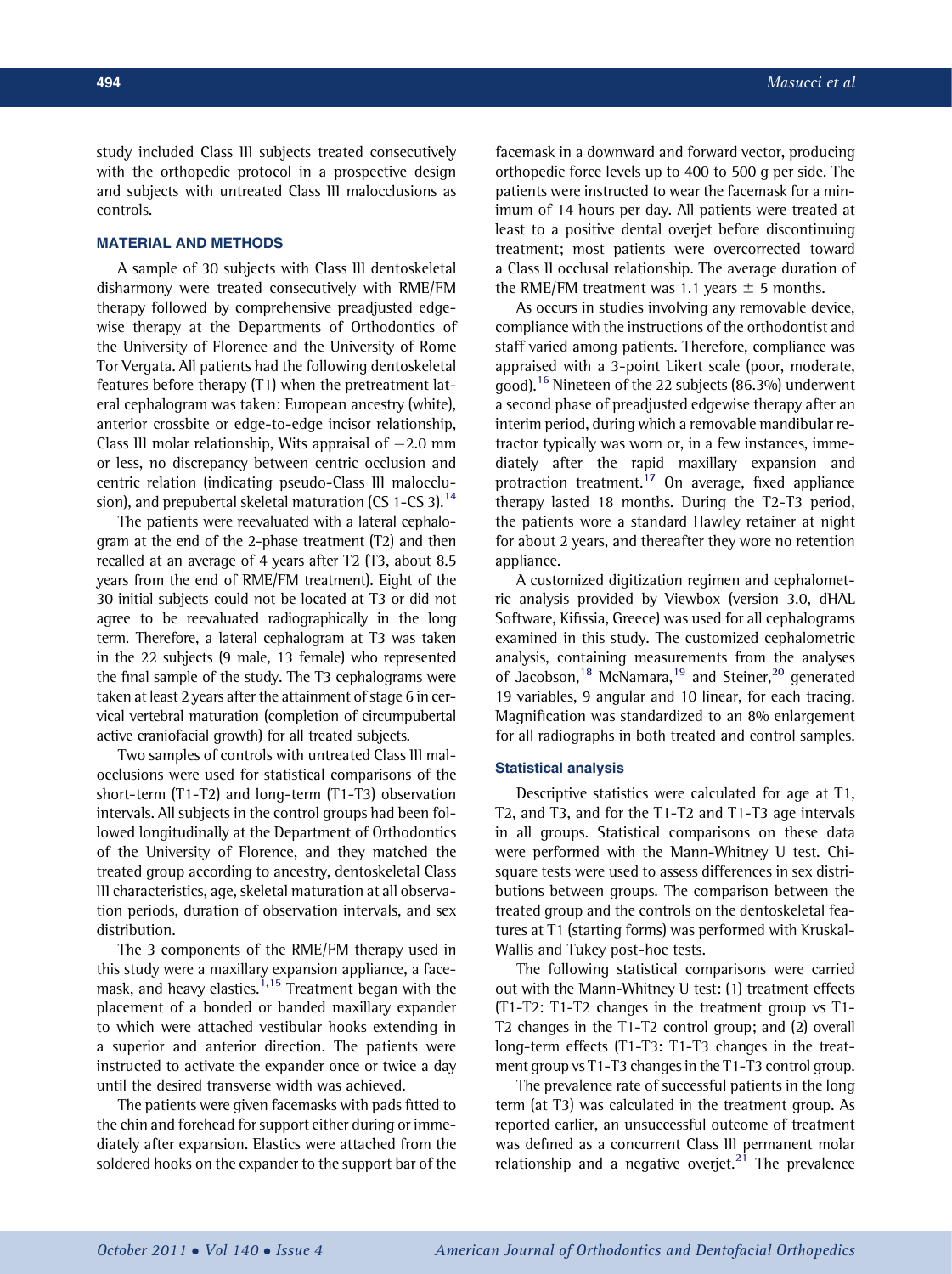<span id="page-2-0"></span>

| <b>Table I.</b> Demographics for the treated and the control groups |                  |          |       |                                        |                  |          |       |                                        |                  |          |       |  |
|---------------------------------------------------------------------|------------------|----------|-------|----------------------------------------|------------------|----------|-------|----------------------------------------|------------------|----------|-------|--|
| Treated group (9 male, 13 female)                                   |                  |          |       | Control group T1-T2 (9 male, 7 female) |                  |          |       | Control group T1-T3 (8 male, 5 female) |                  |          |       |  |
| Period/<br>interval                                                 | $\boldsymbol{n}$ | Mean (y) | SD(y) | Period/<br>interval                    | $\boldsymbol{n}$ | Mean (y) | SD(y) | Period/<br>interval                    | $\boldsymbol{n}$ | Mean (y) | SD(y) |  |
| T <sub>1</sub>                                                      | 22               | 9.2      | 1.6   | T <sub>1</sub>                         | 16               | 8.6      | 1.8   | T <sub>1</sub>                         | 13               | 8.4      | 0.9   |  |
| T <sub>2</sub>                                                      | 22               | 14.5     | 1.9   | T <sub>2</sub>                         | 16               | 14.8     | 2.1   |                                        |                  |          |       |  |
| T3                                                                  | 22               | 18.7     | 2.1   |                                        |                  |          |       | T3                                     | 13               | 17.5     | 1.1   |  |
| $T1-T2$                                                             | 22               | 5.3      | 1.9   | $T1-T2$                                | 16               | 6.2      | 2.0   |                                        |                  |          |       |  |
| $T1-T3$                                                             | 22               | 9.4      | 2.5   |                                        |                  |          |       | $T1-T3$                                | 13               | 9.5      | 1.8   |  |
|                                                                     |                  |          |       |                                        |                  |          |       |                                        |                  |          |       |  |

There were no significant differences either between the treated group and the respective control group at any age period or observation interval (Mann-Whitney U test,  $P \le 0.05$ ), or sex distribution (z test on proportions,  $P \le 0.05$ ).

rate of compliance was calculated in treatment group, and the association with the long-term outcome of treatment was appraised with the chi-square test.

The power of the study was calculated on the basis of the difference between the treated and control groups for a relevant cephalometric variable (ANB angle) as reported in a previous longitudinal investigation of similar nature and on the basis of the standard deviation of this difference.<sup>4</sup> The power exceeded 0.90 at an  $\alpha$  level of 0.05.

The method error was determined with 15 lateral cephalograms, selected randomly, traced and measured twice within a week by the same operator (C.M.). The measurements at both times for each patient were analyzed with the intraclass correlation coefficient, which varied between 0.966 for the SNB angle and 0.995 for the inclination of the maxillary incisor to the SN line. These values indicated a high level of intraobserver agreement. Linear measurement errors averaged 0.3 mm (SD, 0.8 mm), and angular measurement errors averaged  $0.4^{\circ}$  (SD,  $0.6^{\circ}$ ).

The stage of cervical vertebral maturation was assessed for each film in a patient's series by using the method described by Baccetti et al.<sup>[14](#page-7-0)</sup> Staging of cervical vertebrae for each cephalogram was performed by the senior author (T.B.) and then verified by 2 independent investigators (C.M., L.F.) experienced in this method.

### RESULTS

The demographic data of the treated group and the control groups (T1-T2 and T1-T3) are reported in the Table I, along with the statistical comparisons showing no significant difference for age at observation periods, age intervals, or sex distribution. The comparisons of the starting forms of the treated group vs the control group T1-T2 and the control group T1-T3 [\(Table II](#page-3-0)) showed no significant differences with the exception of a smaller inclination of the maxillary incisors to SN in the control group T1-T2 with respect to the control group T1-T3.

The success rate in the long term (at T3) in the treated group was 16 of 22 patients, or 72.7%.

[Table III](#page-4-0) reports the treatment effects when comparing the T1-T2 changes in the treated group vs the control group T1-T2. These effects comprise the outcomes of active RME/FM therapy followed by fixed appliances in a 2-phase treatment protocol. The treated group showed a significantly greater amount of maxillary advancement (Point A to nasion perp, 1.4 mm), along with significant decrements in the size and sagittal position of the mandible (Co-Gn,  $-4.2$  mm; SNB,  $-1.6^{\circ}$ ; Pg to nasion perp,  $-2.8$  mm). The sagittal maxillomandibular skeletal variables all showed highly significant improvements in the treated group vs the control group (Wits appraisal, 3.9 mm; max/mand differential,  $-5.2$ mm; ANB angle,  $2.1^\circ$ ).

Overjet and molar relationship improved significantly in the treated group vs the control groups  $(2.5 \text{ and } -4.9)$ mm, respectively), with a significantly reduced amount of maxillary incisor proclination in the treated group (U1 to SN,  $-6.5^{\circ}$ ).

[Table IV](#page-5-0) reports the overall long-term treatment and posttreatment effects when comparing the T1-T3 changes in the treated group vs the control group T1- T3. These effects comprised the outcomes of the 2 phase treatment protocol followed by an average of 5 years of posttreatment observation. The T3 observation was taken approximately 8 years after the completion of the orthopedic portion of therapy (RME/FM).

In the long term, no significant differences in maxillary changes were recorded, whereas the treated group still showed a significant decrement in the sagittal position of the mandible (SNB,  $-2.0^{\circ}$ ). The sagittal maxillomandibular skeletal variables all maintained significant improvements in the treated group vs the control group (Wits, 3.0 mm; max/mand differential,  $-3.7$  mm; ANB angle, 1.4 $\degree$ ). The molar relationship improved significantly in the treated group (3.2 mm more than the T1- T3 control group).

The analysis of compliance of the treated subjects during the orthopedic therapy (use of the facial mask) showed that none had a "poor" degree of cooperation;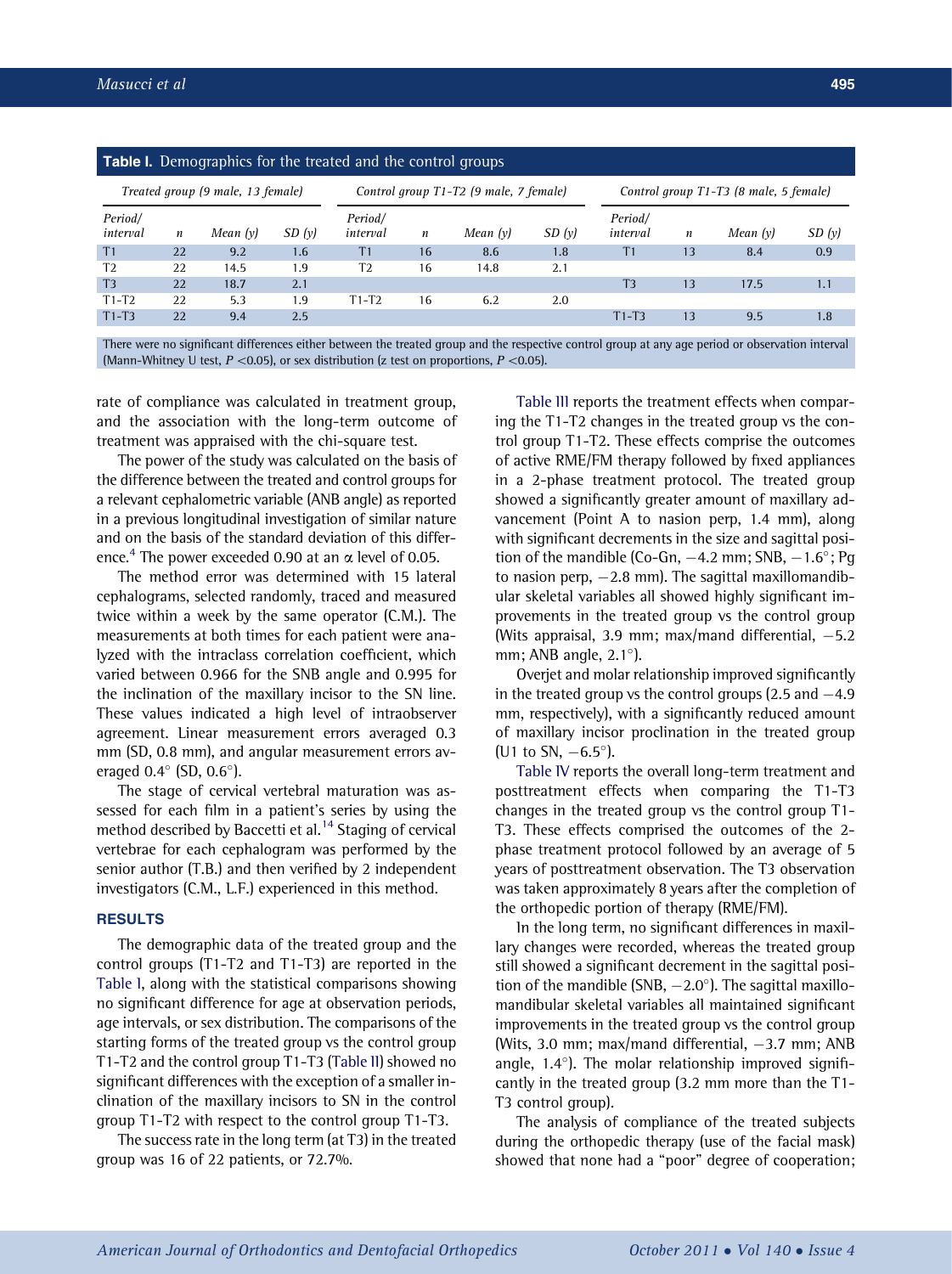# <span id="page-3-0"></span>**Table II.** Analysis of starting forms

|                                               | <b>Treated</b><br>group(TG)<br>$n = 22$ |           |        | Control group<br>$(CG T1-T2)$<br>$n = 16$ |        | Control group<br>$(CG T1-T3)$<br>$n = 13$ |                     | TG vs CG  | CG $T1-T2$ $\nu s$ |
|-----------------------------------------------|-----------------------------------------|-----------|--------|-------------------------------------------|--------|-------------------------------------------|---------------------|-----------|--------------------|
| Cephalometric measures                        | Mean                                    | <b>SD</b> | Mean   | <b>SD</b>                                 | Mean   | <b>SD</b>                                 | TG vs CG<br>$T1-T2$ | $T1-T3$   | $CGT1-T3$          |
| Cranial base                                  |                                         |           |        |                                           |        |                                           |                     |           |                    |
| Cranial flexure (°)                           | 130.5                                   | 5.8       | 127.2  | 4.9                                       | 126.3  | 3.6                                       | <b>NS</b>           | <b>NS</b> | <b>NS</b>          |
| Maxillary skeletal                            |                                         |           |        |                                           |        |                                           |                     |           |                    |
| Co-point A (mm)                               | 81.6                                    | 4.9       | 80.2   | 5.4                                       | 79.5   | 4.8                                       | <b>NS</b>           | <b>NS</b> | <b>NS</b>          |
| SNA $(^{\circ})$                              | 79.8                                    | 4.3       | 79.7   | 3.5                                       | 80.1   | 2.8                                       | <b>NS</b>           | <b>NS</b> | <b>NS</b>          |
| Point A to nasion perp (mm)                   | 0.0                                     | 3.0       | $-1.4$ | 2.1                                       | $-1.5$ | 1.9                                       | <b>NS</b>           | <b>NS</b> | <b>NS</b>          |
| Mandibular skeletal                           |                                         |           |        |                                           |        |                                           |                     |           |                    |
| Co-Gn (mm)                                    | 109.3                                   | 7.6       | 108.9  | 8.7                                       | 106.5  | 7.7                                       | <b>NS</b>           | <b>NS</b> | <b>NS</b>          |
| SNB $(^{\circ})$                              | 79.5                                    | 3.7       | 80.2   | 3.9                                       | 79.7   | 3.5                                       | <b>NS</b>           | <b>NS</b> | <b>NS</b>          |
| Pq to nasion perp (mm)                        | $-1.0$                                  | 5.2       | $-1.6$ | 7.1                                       | $-2.9$ | 7.2                                       | <b>NS</b>           | <b>NS</b> | <b>NS</b>          |
| Gonial angle $(°)$                            | 127.1                                   | 4.3       | 131.2  | 6.0                                       | 129.3  | 6.3                                       | <b>NS</b>           | <b>NS</b> | <b>NS</b>          |
| Maxillary/mandibular                          |                                         |           |        |                                           |        |                                           |                     |           |                    |
| Wits appraisal (mm)                           | $-6.1$                                  | 2.2       | $-7.0$ | 3.1                                       | $-6.6$ | 3.8                                       | <b>NS</b>           | <b>NS</b> | <b>NS</b>          |
| Max/mand differential (mm)                    | 27.8                                    | 4.7       | 28.6   | 6.0                                       | 27.0   | 6.2                                       | <b>NS</b>           | <b>NS</b> | <b>NS</b>          |
| ANB $(^{\circ})$                              | 0.4                                     | 1.8       | $-0.5$ | 2.7                                       | 0.4    | 2.6                                       | <b>NS</b>           | <b>NS</b> | <b>NS</b>          |
| Vertical skeletal                             |                                         |           |        |                                           |        |                                           |                     |           |                    |
| FH to palatal plane $(°)$                     | $-1.7$                                  | 2.2       | $-2.0$ | 3.4                                       | $-0.7$ | 4.0                                       | <b>NS</b>           | <b>NS</b> | <b>NS</b>          |
| MPA $(°)$                                     | 25.5                                    | 4.5       | 28.7   | 5.6                                       | 27.9   | 6.1                                       | <b>NS</b>           | <b>NS</b> | <b>NS</b>          |
| ANS to Me (mm)                                | 63.2                                    | 5.4       | 61.1   | 4.2                                       | 60.9   | 4.4                                       | <b>NS</b>           | <b>NS</b> | <b>NS</b>          |
| Interdental                                   |                                         |           |        |                                           |        |                                           |                     |           |                    |
| Overjet (mm)                                  | 0.1                                     | 1.6       | $-0.8$ | 1.7                                       | $-0.6$ | 1.8                                       | <b>NS</b>           | <b>NS</b> | <b>NS</b>          |
| Overbite (mm)                                 | 0.3                                     | 1.6       | 0.5    | 1.8                                       | $-0.4$ | 1.8                                       | <b>NS</b>           | <b>NS</b> | <b>NS</b>          |
| Molar relationship (mm)                       | 4.1                                     | 1.7       | 5.4    | 1.6                                       | 5.2    | 2.0                                       | <b>NS</b>           | <b>NS</b> | <b>NS</b>          |
| Dentoalveolar                                 |                                         |           |        |                                           |        |                                           |                     |           |                    |
| U1 to SN $(°)$                                | 107.0                                   | 10.6      | 99.9   | 8.7                                       | 118.7  | 19.7                                      | <b>NS</b>           | <b>NS</b> |                    |
| L1 to MPA $(°)$<br>and the state of the state | 84.2                                    | 5.3       | 82.5   | 7.6                                       | 85.2   | 8.0                                       | <b>NS</b>           | <b>NS</b> | <b>NS</b>          |

Statistical comparisons were performed with Kruskal-Wallis and Tukey post-hoc tests  $(P \lt 0.05)$ . NS, Not significant.

 $*P < 0.05$ .

7 had "moderate" compliance, and the remaining 15 patients had "good" compliance. As a result, therefore, cooperation was good in 68.2% of the patients.

When compliance was evaluated in association with the long-term outcomes of therapy (at T3), 5 patients with moderate compliance had long-term unfavorable results, whereas only 2 patients with moderate compliance had a successful outcome of treatment at T3. The association between the degree of compliance and the long-term clinical success of therapy was highly significant (chi-square, 7.061;  $P = 0.008$ ).

# **DISCUSSION**

We analyzed for the first time the long-term effects of RME/FM therapy in growing subjects with Class III malocclusion. The main features of our longitudinal study were the following.

1. Patients were treated with RME/FM consecutively and enrolled in the study regardless of successful outcomes. A posttreatment observation (T2) was taken approximately 4 years after the end of RME/ FM therapy, and the long-term appraisal (T3) was approximately 8 years after the end of the orthopedic treatment.

- 2. The Class III patients were treated with the orthopedic protocol at a prepubertal stage of skeletal maturity (CS 1 or CS 2). All patients were postpubertal at T2 (CS 4-CS 6), and they had completed the active circumpubertal growth at the T3 observation (at least 2 years in CS 6).
- 3. The control samples consisted of subjects with untreated Class III malocclusion followed longitudinally, and they matched the treated group as to dentoskeletal Class III disharmony, age intervals, skeletal maturations at different time points, and sex distribution ([Tables I and II\)](#page-2-0).

The results of the T1-T2 longitudinal observation [\(Table III](#page-4-0)) can be regarded as the short-term outcomes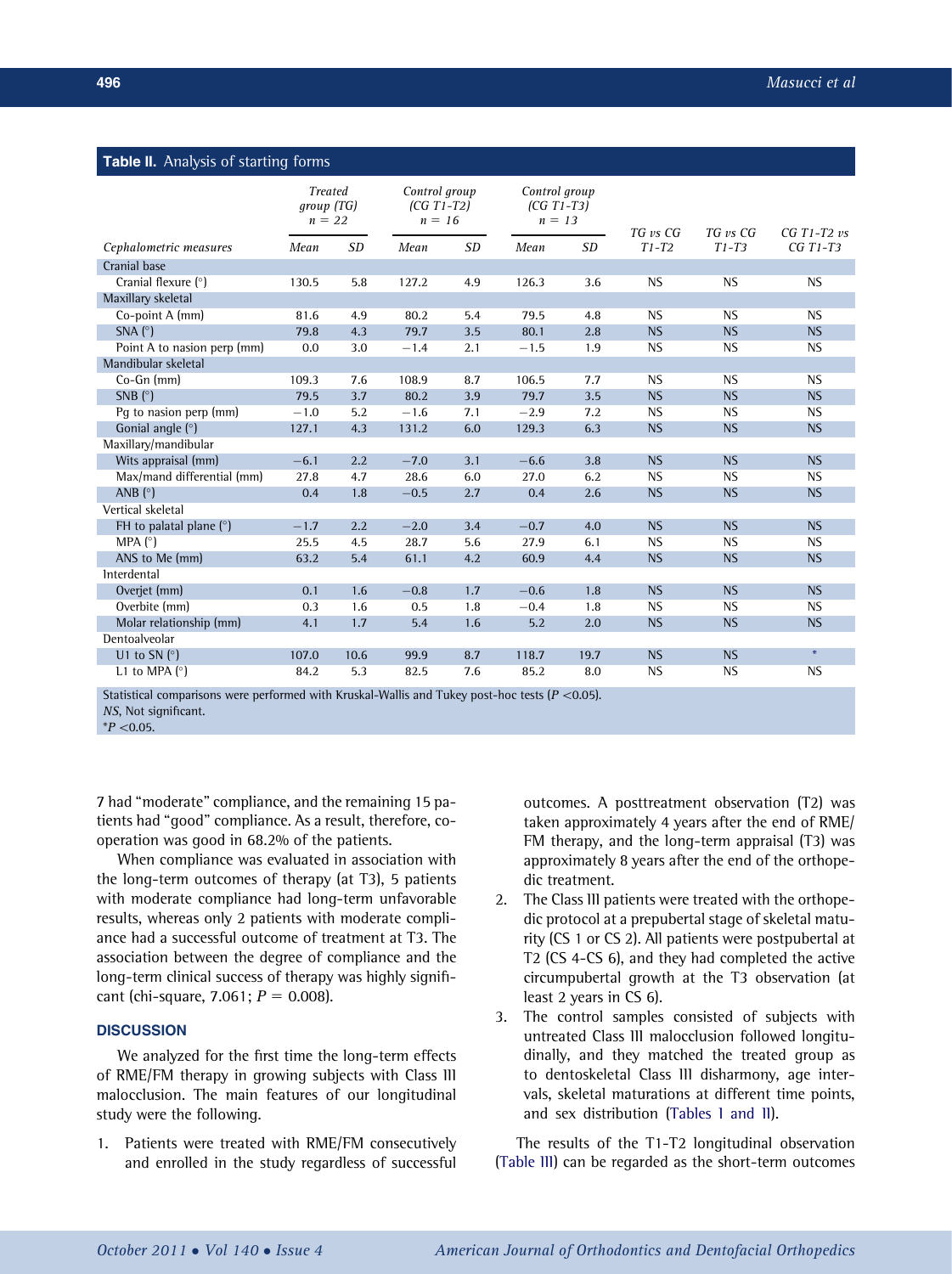<span id="page-4-0"></span>**Table III.** Analysis of treatment effects (T1-T2) and comparisons (Mann-Whitney U test,  $P \lt 0.05$ ) of T1-T2 changes in the treated group vs T1-T2 changes in the control group T1-T2

|                                                                | Treated group (TG) $n = 22$ |           | Control group (CG T1-T2) $n = 16$ | TGvs CG T1-T2 |                |           |                  |
|----------------------------------------------------------------|-----------------------------|-----------|-----------------------------------|---------------|----------------|-----------|------------------|
| Cephalometric measurement                                      | Mean                        | <b>SD</b> | Mean                              | <b>SD</b>     | Net difference | $P$ value |                  |
| Cranial base                                                   |                             |           |                                   |               |                |           |                  |
| Cranial flexure (°)                                            | $-0.2$                      | 2.8       | $-0.2$                            | 2.0           | 0.0            | 0.919     | <b>NS</b>        |
| Maxillary skeletal                                             |                             |           |                                   |               |                |           |                  |
| Co-point A (mm)                                                | 8.3                         | 4.1       | 7.3                               | 2.6           | 1.0            | 0.438     | <b>NS</b>        |
| SNA $(^{\circ})$                                               | 1.9                         | 2.9       | 1.5                               | 1.8           | 0.4            | 0.965     | <b>NS</b>        |
| Point A to nasion perp (mm)                                    | 1.7                         | 1.8       | 0.3                               | 1.6           | 1.4            | 0.036     | $\ast$           |
| Mandibular skeletal                                            |                             |           |                                   |               |                |           |                  |
| Co-Gn (mm)                                                     | 14.1                        | 4.8       | 18.3                              | 5.3           | $-4.2$         | 0.021     | $\ast$           |
| SNB $(°)$                                                      | 2.0                         | 3.1       | 3.6                               | 2.3           | $-1.6$         | 0.042     | $\ast$           |
| Pg to nasion perp (mm)                                         | 4.2                         | 4.0       | 7.0                               | 4.0           | $-2.8$         | 0.048     | $\ast$           |
| Gonial angle $(°)$                                             | $-3.0$                      | 3.3       | $-2.5$                            | 3.5           | $-0.5$         | 0.827     | <b>NS</b>        |
| Maxillary/mandibular                                           |                             |           |                                   |               |                |           |                  |
| Wits appraisal (mm)                                            | 1.1                         | 2.6       | $-2.8$                            | 1.8           | 3.9            | 0.000     |                  |
| Max/mand differential (mm)                                     | 5.8                         | 3.3       | 11.0                              | 3.3           | $-5.2$         | 0.000     |                  |
| ANB $(^{\circ})$                                               | 0.0                         | 1.4       | $-2.1$                            | 1.6           | 2.1            | 0.000     | $\dagger$        |
| Vertical skeletal                                              |                             |           |                                   |               |                |           |                  |
| FH to palatal plane $(°)$                                      | 0.0                         | 1.9       | $-0.5$                            | 1.9           | 0.5            | 0.137     | <b>NS</b>        |
| MPA $(°)$                                                      | $-2.2$                      | 3.0       | $-2.3$                            | 3.4           | 0.1            | 0.849     | <b>NS</b>        |
| ANS to Me (mm)                                                 | 6.5                         | 2.3       | 8.2                               | 3.8           | $-1.7$         | 0.060     | <b>NS</b>        |
| Interdental                                                    |                             |           |                                   |               |                |           |                  |
| Overjet (mm)                                                   | 1.8                         | 2.6       | $-0.7$                            | 3.1           | 2.5            | 0.037     | $\divideontimes$ |
| Overbite (mm)                                                  | 1.4                         | 1.4       | 0.6                               | 1.9           | 0.8            | 0.161     | <b>NS</b>        |
| Molar relationship (mm)                                        | $-0.5$                      | 1.8       | 4.4                               | 2.5           | $-4.9$         | 0.000     | $\dagger$        |
| Dentoalveolar                                                  |                             |           |                                   |               |                |           |                  |
| U1 to SN $(°)$                                                 | 2.4                         | 8.9       | 8.9                               | 6.1           | $-6.5$         | 0.024     | $\ast$           |
| L1 to MPA $(°)$                                                | $-0.5$                      | 3.9       | $-1.0$                            | 5.7           | 0.5            | 0.589     | NS.              |
| NS, Not significant.<br>$^{*}P$ < 0.05: $^{\dagger}P$ < 0.001. |                             |           |                                   |               |                |           |                  |

of a 2-phase treatment protocol incorporating an orthopedic treatment phase (RME/FM) followed by fixed appliances in the permanent dentition. Significant improvements in all cephalometric measures for intermaxillary sagittal skeletal relationships were recorded in the treatment group during the T1-T2 interval. When they were compared with the untreated controls, the Wits appraisal improved by 3.9 mm, the maxillomandibular differential improved by 5.2 mm, and the ANB angle improved by  $2.1^\circ$ . Both maxillary and mandibular changes contributed to the favorable intermaxillary outcomes in the short term (Point A to nasion perp improved by 1.4 mm, and Co-Gn decreased by 4.2 mm, SNB angle decreased by  $1.6^{\circ}$ , and Pg to nasion perp decreased by 2.8 mm over the controls). At the occlusal level, overjet correction was 2.5 mm, and the correction in molar relationships was 4.9 mm. No significant changes were recorded in the vertical skeletal or dental relationships. These short-term postpubertal treatment outcomes were similar to those reported by Westwood et al, $4$  who implemented a comparable methodology of investigation.

The analysis of the T1-T3 results [\(Table IV](#page-5-0)) after active circumpubertal growth (average age, 18.5 years) showed that intermaxillary sagittal skeletal relationships still exhibited favorable changes compared with the untreated Class III controls. Substantial favorable modifications were recorded in the mandible  $(-3.9 \text{ mm}$  for Co-Gn in the treated subjects vs the controls,  $-1.8$ mm for Pg to nasion perp, and  $-2^{\circ}$  for SNB). These mandibular changes accounted for most of the intermaxillary outcomes. No significant improvements in the maxillary measurements were found in the treated sample in the long term. More than 3 mm of molar correction was still assessed during the T1-T3 interval.

The long-term appraisal of the outcomes of RME/FM therapy failed to show some of the craniofacial changes that have been described in previous controlled trials reporting the short-term changes with the same treat-ment protocol.<sup>[4,22](#page-6-0)</sup> From T1 to T3, the treatment group did not show a significant amount of closure of the gonial angle (a growth modification that has been advocated as a favorable mechanism to limit linear increases of the mandible along  $Co-Gn^{23}$  $Co-Gn^{23}$  $Co-Gn^{23}$  or any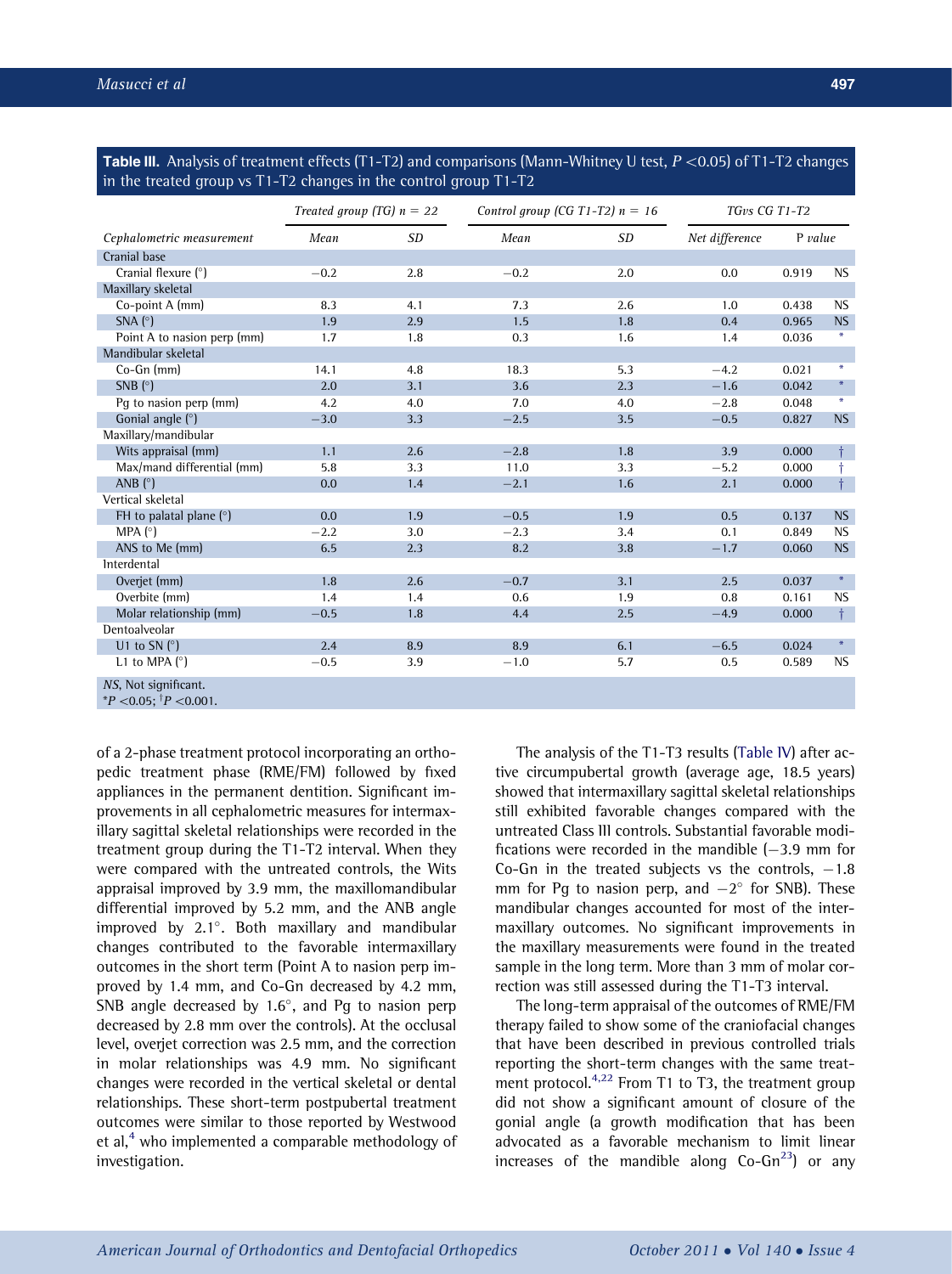<span id="page-5-0"></span>Table IV. Analysis of overall long-term effects (T1-T3) and comparisons (Mann-Whitney U test,  $P \lt 0.05$ ) of T1-T3 changes in the treated group vs T1-T3 changes in the control group T1-T3

|                                                                | Treated group (TG) $n = 22$ |           | Control group (CG T1-T3) $n = 13$ | TG vs CG T1-T3 |                |         |                  |
|----------------------------------------------------------------|-----------------------------|-----------|-----------------------------------|----------------|----------------|---------|------------------|
| Cephalometric measurement                                      | Mean                        | <b>SD</b> | Mean                              | <b>SD</b>      | Net difference | P value |                  |
| Cranial base                                                   |                             |           |                                   |                |                |         |                  |
| Cranial flexure (°)                                            | $-0.2$                      | 2.9       | $-0.9$                            | 2.1            | 0.7            | 0.339   | <b>NS</b>        |
| Maxillary skeletal                                             |                             |           |                                   |                |                |         |                  |
| Co-point A (mm)                                                | 10.8                        | 3.9       | 10.9                              | 4.8            | $-0.1$         | 0.891   | <b>NS</b>        |
| $SNA(^{\circ})$                                                | 1.9                         | 2.6       | 2.1                               | 2.8            | $-0.2$         | 0.413   | <b>NS</b>        |
| Point A to nasion perp (mm)                                    | 1.1                         | 2.6       | 0.9                               | 2.8            | 0.2            | 0.891   | <b>NS</b>        |
| Mandibular skeletal                                            |                             |           |                                   |                |                |         |                  |
| Co-Gn (mm)                                                     | 20.6                        | 6.3       | 24.5                              | 6.9            | $-3.9$         | 0.172   | <b>NS</b>        |
| SNB $(°)$                                                      | 2.3                         | 3.0       | 4.3                               | 2.7            | $-2.0$         | 0.048   | $\divideontimes$ |
| Pq to nasion perp (mm)                                         | 5.8                         | 6.0       | 7.6                               | 5.1            | $-1.8$         | 0.322   | <b>NS</b>        |
| Gonial angle (°)                                               | $-4.7$                      | 3.8       | $-4.3$                            | 3.7            | $-0.4$         | 0.609   | <b>NS</b>        |
| Maxillary/mandibular                                           |                             |           |                                   |                |                |         |                  |
| Wits appraisal (mm)                                            | 0.1                         | 3.7       | $-2.9$                            | 3.7            | 3.0            | 0.017   | $\ast$           |
| Max/mand differential (mm)                                     | 9.8                         | 4.7       | 13.5                              | 4.5            | $-3.7$         | 0.024   | $\ast$           |
| ANB $(^{\circ})$                                               | $-0.8$                      | 1.7       | $-2.2$                            | 2.0            | 1.4            | 0.044   | $\divideontimes$ |
| Vertical skeletal                                              |                             |           |                                   |                |                |         |                  |
| FH to palatal plane $(°)$                                      | 0.9                         | 2.5       | 0.9                               | 3.1            | 0.0            | 0.707   | <b>NS</b>        |
| MPA (°)                                                        | $-3.2$                      | 3.6       | $-2.4$                            | 4.1            | $-0.8$         | 0.657   | <b>NS</b>        |
| ANS to Me (mm)                                                 | 9.8                         | 3.0       | 12.5                              | 3.8            | $-2.7$         | 0.052   | <b>NS</b>        |
| Interdental                                                    |                             |           |                                   |                |                |         |                  |
| Overjet (mm)                                                   | 1.1                         | 3.2       | $-0.1$                            | 2.6            | 1.2            | 0.527   | <b>NS</b>        |
| Overbite (mm)                                                  | 1.2                         | 1.5       | 0.7                               | 2.2            | 0.5            | 0.388   | <b>NS</b>        |
| Molar relationship (mm)                                        | 0.7                         | 2.3       | 3.9                               | 2.4            | $-3.2$         | 0.000   | $\dagger$        |
| Dentoalveolar                                                  |                             |           |                                   |                |                |         |                  |
| U1 to SN( $\circ$ )                                            | 3.1                         | 9.8       | 8.8                               | 8.8            | $-5.7$         | 0.095   | <b>NS</b>        |
| L1 to MPA $(°)$                                                | 0.6                         | 4.4       | $-1.7$                            | 5.0            | 2.3            | 0.227   | <b>NS</b>        |
| NS, Not significant.<br>$^{*}P$ < 0.05: $^{\dagger}P$ < 0.001. |                             |           |                                   |                |                |         |                  |

significant improvement in the sagittal position of the maxilla, as described by Westwood et  $al<sup>4</sup>$  $al<sup>4</sup>$  $al<sup>4</sup>$  and Pangrazio-Kulbersh et al.<sup>[22](#page-7-0)</sup> However, Franchi et al<sup>[7](#page-6-0)</sup> showed that both of these craniofacial changes are induced by early, prepubertal orthopedic treatment of Class III disharmony, but they are not associated with later treatment, during or after puberty. Our study included patients who underwent orthopedic treatment before puberty (14 patients) and at puberty (8 patients). Therefore, the lack of a specific prepubertal treatment in this study might explain the lack of significant results in terms of maxillary or gonial angle changes in the long term.

The favorable long-term outcomes in terms of mandibular position in the patients treated with the orthopedic protocol could be associated with changes in the glenoid fossa that have been described previously for chincap therapy<sup>[24](#page-7-0)</sup> and miniplates and Class III elastics protocol.[25](#page-7-0) A laminagraphic evaluation of temporomandibular joint changes after chincap therapy showed deepening and widening of the mandibular fossa, and narrowing of the clearance between the condyle and the fossa. $^{24}$  $^{24}$  $^{24}$  No tendency to an increase in the vertical skeletal relationships was recorded in the treated group at either the T2 or T3 observations, in contrast with pre-vious findings by Macdonald et al.<sup>[8](#page-6-0)</sup> The use of a correct downward inclination of the extraoral elastics of the facial mask might have accounted for the lack of a bite opening tendency in the treated group.<sup>[26](#page-7-0)</sup>

When individual patient data were analyzed, we found that over 70% of the patients (16 of 22) could be considered clinically successful in the long term, whereas less than 30% of them (6 of 22) were unsuccessful at T3 because of relapse in the occlusal relationships. The prevalence rate for the long-term success of RME/ FM therapy of Class III malocclusion appears as a favorable result, and it is similar to the success rates reported in other studies on orthopedic Class III treatment that included a posttreatment interval (76% according to West-wood et al<sup>[4](#page-6-0)</sup>; 75% according to Ngan et al<sup>[9](#page-6-0)</sup> and Wells et al<sup>[6](#page-6-0)</sup>; 67% according to Hägg et al<sup>[5](#page-6-0)</sup>).

During the posttreatment interval, the outcomes of RME/FM therapy did not show a notable trend of relapse, with the exception of the maxillary measures. It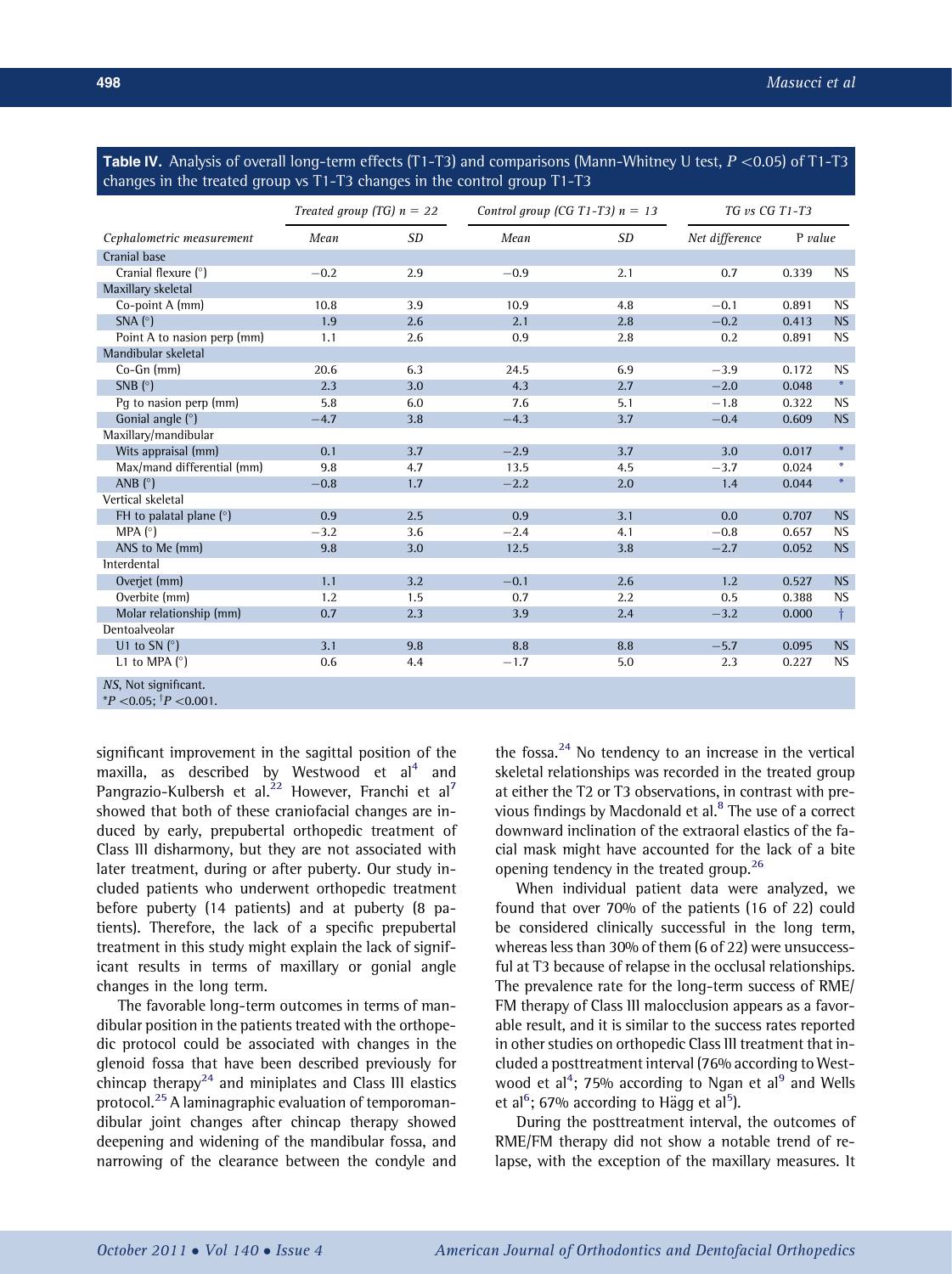<span id="page-6-0"></span>appears that the immediate posttreatment changes during the pubertal growth spurt (when the mandible has a longer and more intense period of growth in Class III vs Class 1 subjects<sup>[11,27](#page-7-0)</sup>) have the greatest unfavorable impact on treatment outcomes in the mandibular and intermaxillary measurements. More evidence it this regard can be derived from the study by Westwood et al. $4$  Once the pubertal growth spurt is over, the relapse tendency after orthopedic Class III treatment becomes more modest.

Since the facial mask is a removable appliance, the issue of patient compliance deserves to be investigated in relation to the long-term treatment outcomes. Interestingly, 5 of the 6 patients with unsuccessful results at T3 had a modest degree of compliance during active therapy with the facial mask, whereas just 2 of the 16 successful patients had poor compliance. However, significant differences were found in the pretreatment craniofacial features of unsuccessful vs successful patients that can explain further the failure of therapy on the basis of the severity and specific characteristics of the initial dentoskeletal disharmony. The unsuccessful patients showed a significantly greater gonial angle  $(+3.8^{\circ})$ , a downward inclination of the mandibular plane to Frankfort horizontal  $(+4.1^{\circ})$ , and a mesial molar relationship  $(+1.5 \text{ mm})$ . Therefore, both patient compliance and pretreatment dentoskeletal features can be regarded as significant factors influencing the long-term results of RME/FM treatment.

The outcomes of this study can be compared with those of other long-term controlled studies on orthopedic treatment of Class III malocclusion in the literature. The results of the RME/FM study by Pangrazio-Kulbersh et al<sup>22</sup> are similar to those reported here, with the exception of less posttreatment relapse tendency in the skeletal sagittal position of the maxilla. The results of the long-term study on the FR-3 appliance indicated that the treated group showed a significant increase in midfacial length compared with the controls, without any significant change in the sagittal position of the maxilla or in the mandibular dimensions.<sup>[28](#page-7-0)</sup> Sugawara et al<sup>[12](#page-7-0)</sup> found that most of the favorable changes induced by chincaps reverted completely in the long term. With respect to both the FR-3 and chincap therapies, however, the RME/FM protocol has a significantly shorter duration of active treatment. Whereas chincap wear was on average 4.5 years (range, 1-9.5 years)<sup>[12](#page-7-0)</sup> and FR-3 wear consisted of about 2.5 years of active full-time appliance wear followed by at least 3 years of part-time wear,  $^{28}$  $^{28}$  $^{28}$  the RME/FM protocol entails a much smaller "burden of treatment." The analysis of active treatment duration in this study showed that the orthopedic appliance was worn for an average of 1.1 years (range, 4 months-2

years). Only 1 patient resumed facial mask wear during phase 2 treatment. Therefore, RME/FM treatment is an efficient orthopedic protocol even when considering the possibility of adding a second phase of treatment with comprehensive fixed appliance therapy.

# **CONCLUSIONS**

- 1. In the long term, RME/FM therapy of subjects with Class III dentoskeletal disharmony led to successful outcomes in about 73% of the patients.
- 2. Approximately 8 years after the end of RME/FM therapy, the patients still showed significantly improved sagittal dentoskeletal relationships. These favorable changes were mainly due to significant improvements in the sagittal position of the mandible, but the maxillary changes reverted completely in the long term.
- 3. RME/FM therapy of Class III malocclusion did not induce a tendency of bite opening or increased vertical relationship.
- 4. The long-term results of RME/FM therapy are influenced by the patient's compliance and pretreatment dentoskeletal features (Class III disharmony associated with increased facial divergence).

#### **REFERENCES**

- 1. McNamara JA Jr, Brudon WL. Orthodontics and dentofacial orthopedics. Ann Arbor, Mich: Needham Press; 2001. p. 375-85.
- 2. Keim RG, Gottlieb EL, Nelson AH, Vogels DS 3rd. 2008 JCO study of orthodontic diagnosis and treatment procedures, part 1: results and trends. J Clin Orthod 2008;42:625-40.
- 3. Toffol LD, Pavoni C, Baccetti T, Franchi L, Cozza P. Orthopedic treatment outcomes in Class III malocclusion. A systematic review. Angle Orthod 2008;78:561-73.
- 4. Westwood PV, McNamara JA Jr, Baccetti T, Franchi L, Sarver DM. Long-term effects of Class III treatment with rapid maxillary expansion and facemask therapy followed by fixed appliances. Am J Orthod Dentofacial Orthop 2003;123:306-20.
- 5. Hägg U, Tse A, Bendeus M, Rabie AB. Long-term follow-up of early treatment with reverse headgear. Eur J Orthod 2003;25:95-102.
- 6. Wells AP, Sarver DM, Proffit WR. Long-term efficacy of reverse pull headgear therapy. Angle Orthod 2006;76:915-22.
- 7. Franchi L, Baccetti T, McNamara JA. Postpubertal assessment of treatment timing for maxillary expansion and protraction therapy followed by fixed appliances. Am J Orthod Dentofacial Orthop 2004;126:555-68.
- 8. Macdonald KE, Kapust AJ, Turley PK. Cephalometric changes after the correction of Class III malocclusion with maxillary expansion/ facemask therapy. Am J Orthod Dentofacial Orthop 1999;116: 13-24.
- 9. Ngan PW, Hägg U, Yiu C, Wei SH. Treatment response and long-term dentofacial adaptations to maxillary expansion and protraction. Semin Orthod 1997;3:255-64.
- 10. Gallagher RW, Miranda F, Buschang PH. Maxillary protraction: treatment and posttreatment effects. Am J Orthod Dentofacial Orthop 1998;113:612-9.